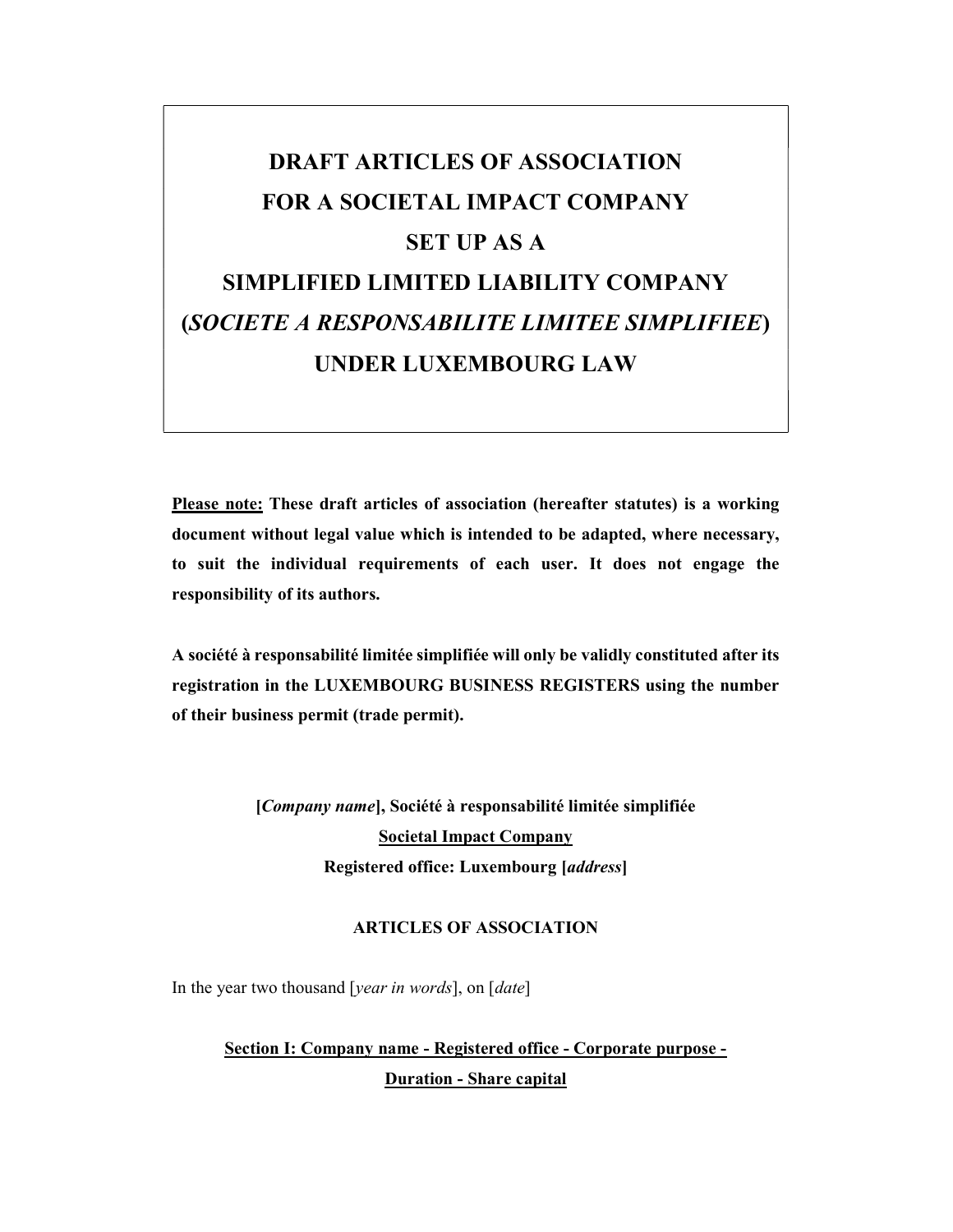Article 1: A société à responsabilité limitée simplifiée under Luxembourg law is hereby formed between the parties present [must be natural persons], which shall be governed by the amended law of 10 August 1915 on commercial companies, as amended by the amended law of 12 December 2016 on the creation of societal impact companies and by these statutes.

Article 2: The corporate purpose of the company is *[please specify]*.

(Important: It must be possible to assess the achievement of the corporate purpose using performance indicators).

Article 3: The company name shall be *[please indicate]*, followed by "Société d'impact sociétal" or the abbreviation "S.I.S." .

Article 4: The registered office is established in (address), Luxembourg. It can be transferred to any other location within the same commune by simple decision of the single managing director, respectively the Management Board. It can be transferred to any other location in the Grand Duchy of Luxembourg by decision of the general meeting of the partners.

The company can open agencies, branches or offices in any other location in Luxembourg or abroad.

Article 5: The duration of the company is unlimited.

Article 6: The share capital is set at EUR [amount in figures: minimum EUR 1 maximum EUR 12,000] (EUR [amount in words]), represented by [amount in figures] ([amount in words]) impact shares and [amount in figures] ([amount in words]) distributing shares, each with a par value of EUR [*amount in figures*] (EUR [*amount in* words]).

All impact and distributing shares are registered shares.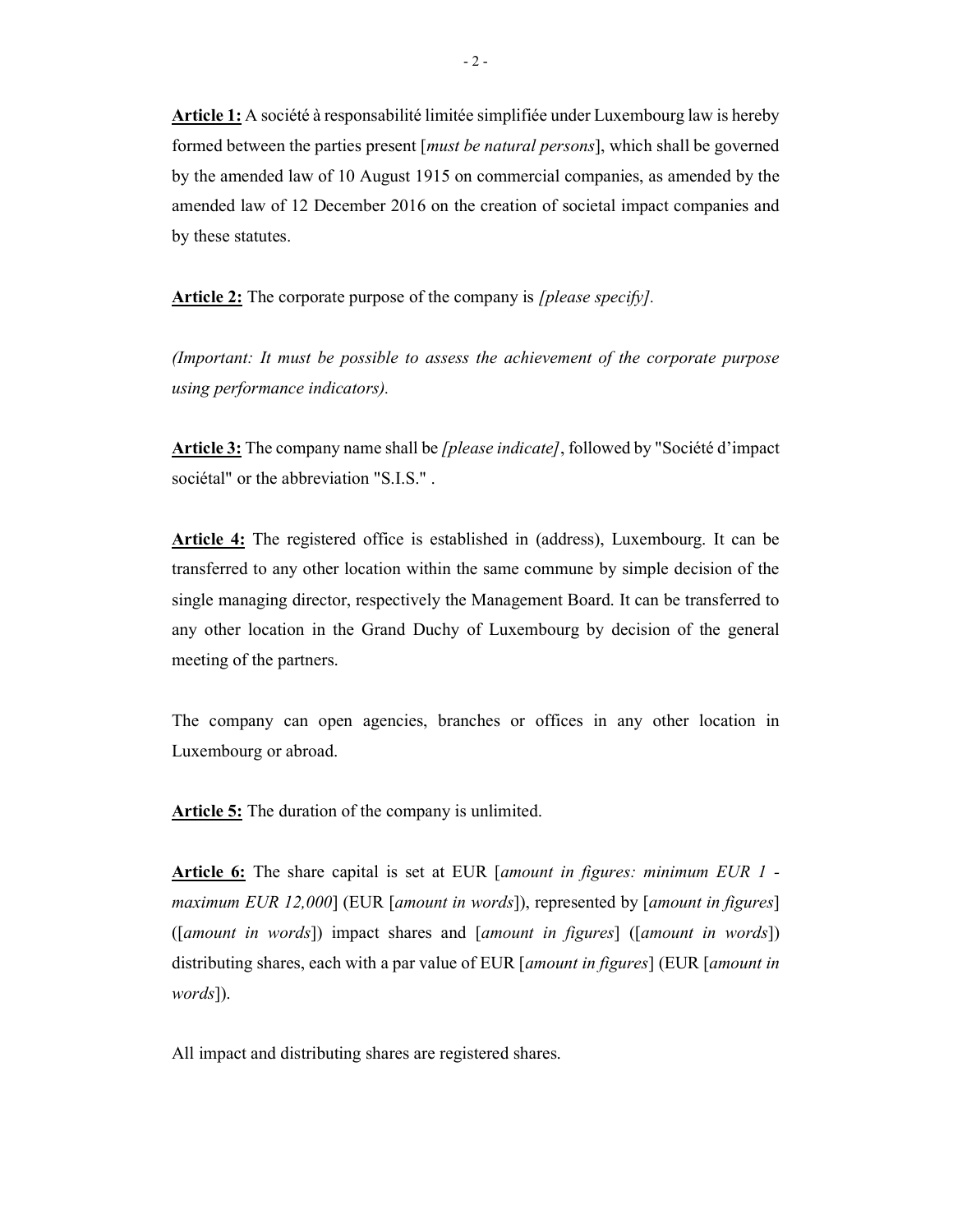The share capital may at any time be amended by decision of the general meeting of the partners ruling as in the case of amendments to these statutes.

At least 50 percent of the share capital of the company must, at all times and under any circumstance, consist of impact shares.

The partners may at any time request the conversion of their distributing shares into impact shares. Impact shares cannot be converted into distributing shares.

The company can buy back its own shares in accordance with the legal provisions.

Article 7: Each share represents one vote in the decisions taken during the general meetings.

Article 8: The company shares can be freely transferred between the partners.

They can only be transferred to non-partners with the consent of the partners representing at least three quarters of the share capital.

In the event of death of a partner, the shares can only be transferred to non-partners with the consent of the partners representing at least three quarters of the share capital. The consent is not required if all the shares are transferred to either a descendant or an ascendant, or to the surviving spouse.

#### Section II. Administration - General Meeting - Surveillance

Article 9: The company is administered by one or more managing directors, partners or otherwise. In the case of several directors, they will form a management board. The managing directors are appointed and dismissed by the general meeting of the partners who represent more than three quarters of the share capital and who also decide on the powers conferred, the remuneration and duration of their mandate.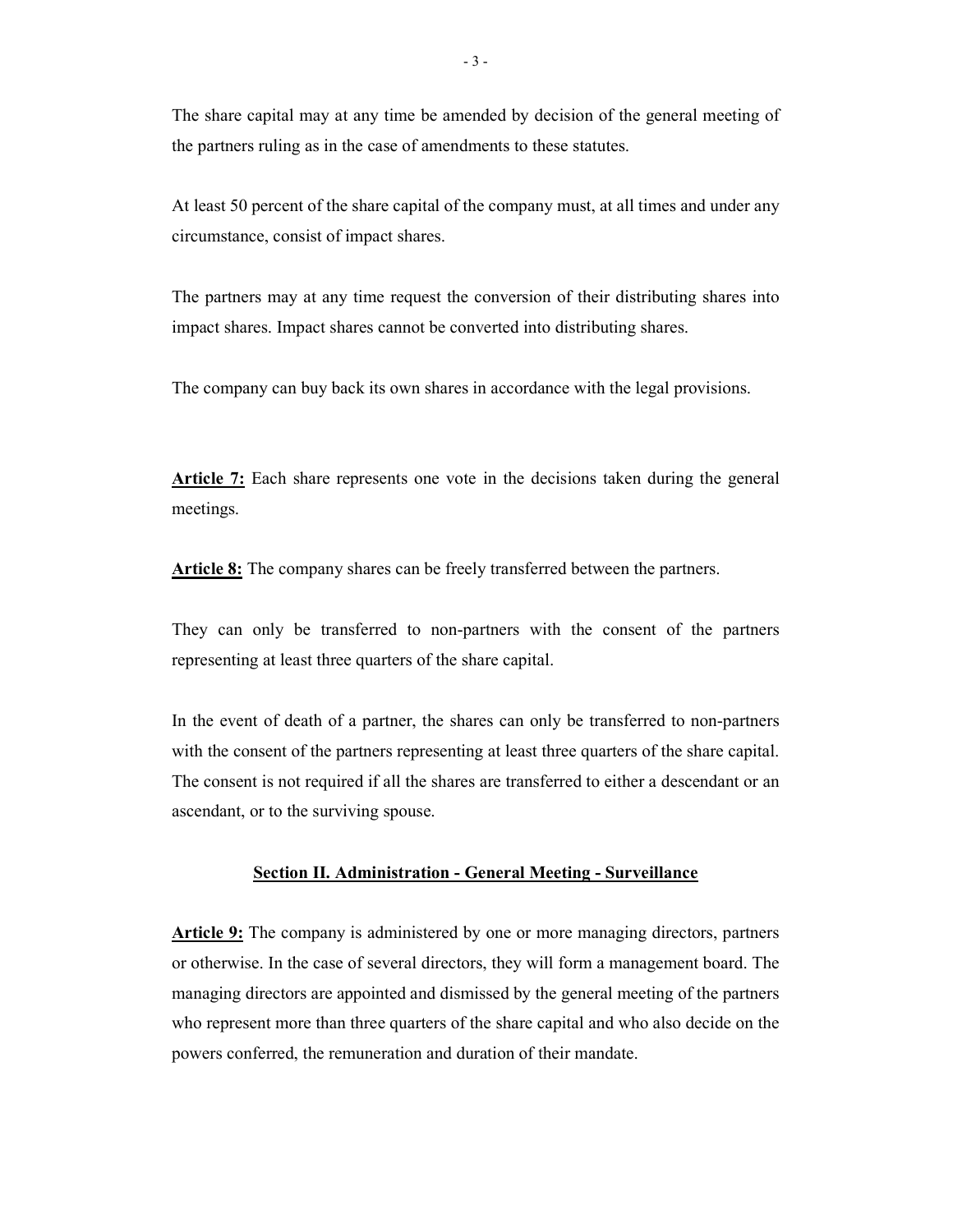Unless the partners decide otherwise, the managing director or managing directors have all necessary powers to act in the name of the company under all circumstances.

In any event, the company shall be administered autonomously in accordance with the law and the managing director or directors shall take their decisions independently.

With regard to third parties, in the case of a single managing director, the company will be committed by the sole signature of said director, and in the case of more than one managing director, the partners' meeting will determine the power of signature.

As simple representatives of the company, the managing director or directors take on no personal obligation due to their position concerning the commitments properly taken by them in the name of the company; they shall only be responsible for the execution of their mandate.

**Article 10:** Each partner may take part in collective decisions whatever the number of shares held.

Each partner has a number of votes equal to the number of shares held or represented; each partner can be validly represented at meetings by the bearer of a special power of attorney.

Article 11: Collective decisions are only validly taken if they are adopted by partners holding more than half of the share capital.

Collective decisions concerning an amendment of the statutes must be taken by a majority of the partners representing more than three quarters of the share capital.

Article 12: Pursuant to article 6 of the amended law of 12 December 2016 establishing the creation of societal impact companies, the oversight of the company is entrusted to an independent auditor, appointed by the general meeting. For companies whose annual turnover or net assets are in excess of EUR 1 million, the oversight of the company is entrusted to one or more approved statutory auditors, within the meaning of the law of 18 December 2009 on audit professions, who are appointed by the general meeting.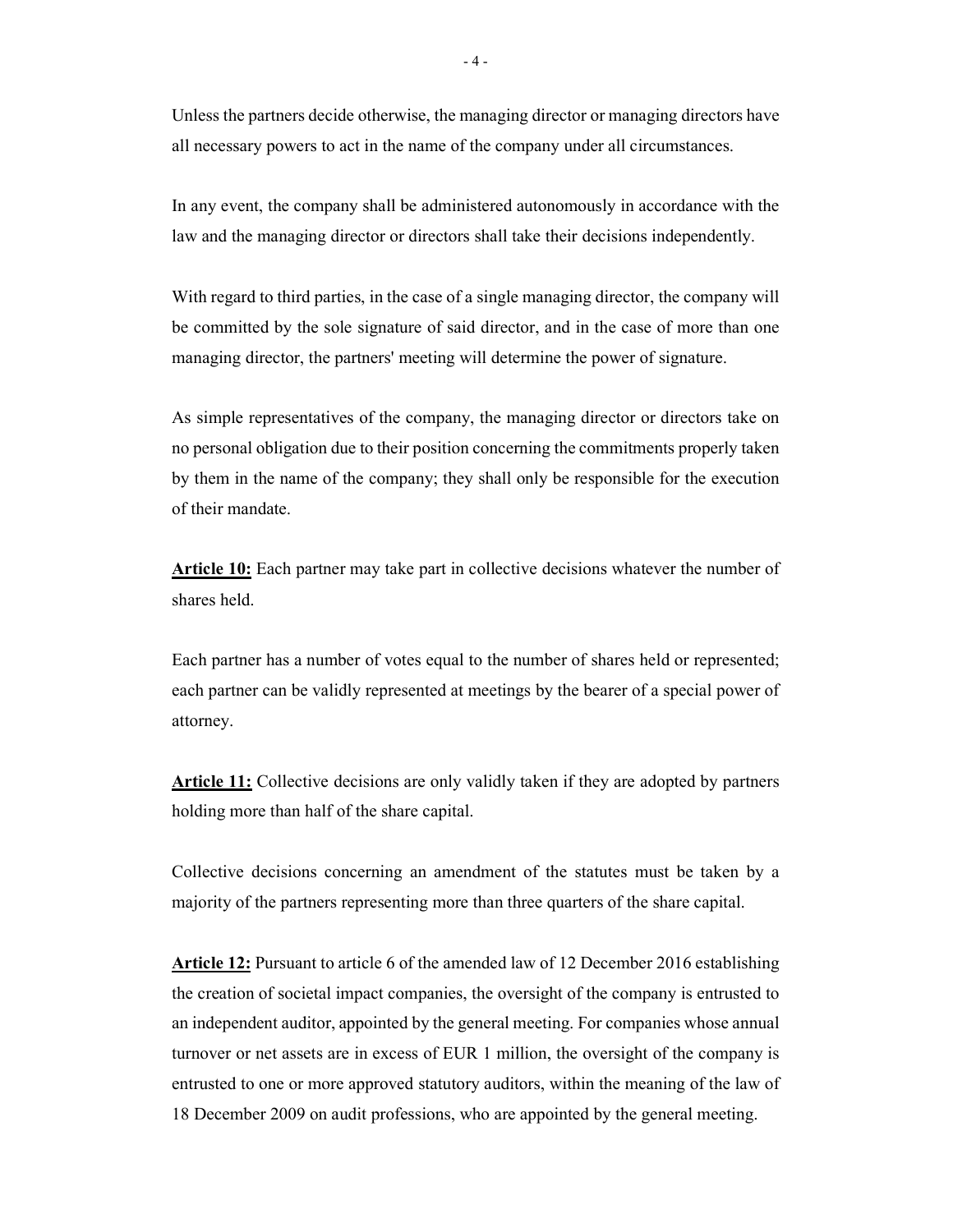Should the company's annual turnover or net assets not exceed EUR 100,000, the company conducts a self-assessment by means of an annual financial report.

The approved statutory auditor(s) may only be dismissed by the partners' general meeting on serious grounds or with their consent.

#### Section III: Financial year - Distribution of profits

Article 13: The financial year begins on the first of January and ends on the thirty-first of December of each year, with the exception of the first financial year, which starts on the date of formation and ends on the thirty-first of December [year in words].

Article 14: At the end of each financial year, the accounts are closed and the Board of Directors draws up the company's financial statements in accordance with the legal provisions in force.

Article 15: Any partner can obtain information on the inventory and the balance sheet at the registered office of the company.

Article 16: The company's income recorded in the annual balance sheet, less overheads, write-offs and charges, constitutes the net profit of the company.

After the contribution to the legal reserve, the balance is freely available to the partners.

In the event of a distribution of profits, the holders of distributing shares will be entitled to the payment of dividends in proportion to the number of distributing shares they hold, provided the corporate purpose has been met. The profit allocated to impact shares is exclusively aimed at the achievement of the corporate purpose and is fully reinvested in the maintenance and development of the company's activities.

Article 17: The following performance indicators will be taken into account for the evaluation of the performance objectives relating to the achievement of the corporate purpose, respectively the distribution of profits: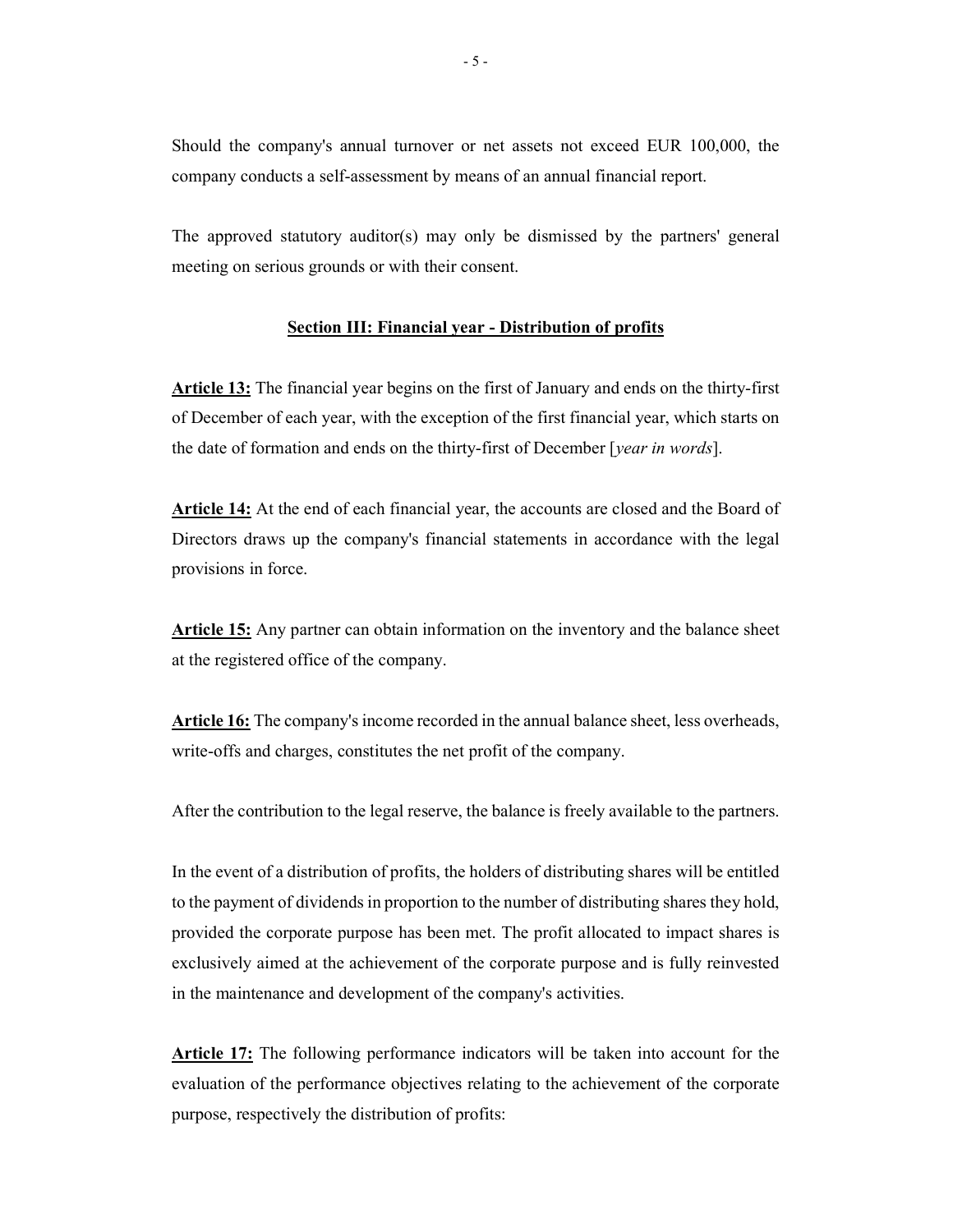- [indicator];
- [indicator];
- [indicator];
- [indicator];
- [indicator].

#### Section IV: Dissolution - Liquidation

Article 18: The company shall not be dissolved by the death, suspension, bankruptcy or ruin of a partner.

Article 19: The creditors, beneficiaries or heirs of a partner may not, for any reason whatsoever, place under seal the assets and documents of the company.

Article 20: In the event of the dissolution of the company, the liquidation shall be performed by one or more liquidators, partners or otherwise, appointed by the partners, who shall define their powers and emoluments.

The general meeting will choose to allocate any liquidation bonus in accordance with Article 11(2) of the amended law of 12 December 2016 on the creation of societal impact companies.

#### **Section V: Final Provisions**

Article 21: For all matters not covered by these statutes, the parties declare that they refer to and comply with the legal provisions governing limited liability companies, of the amended law of 12 December 2016 on the creation of societal impact companies and their subsequent amendments.

#### Subscription and payment

The shares are subscribed as follows: